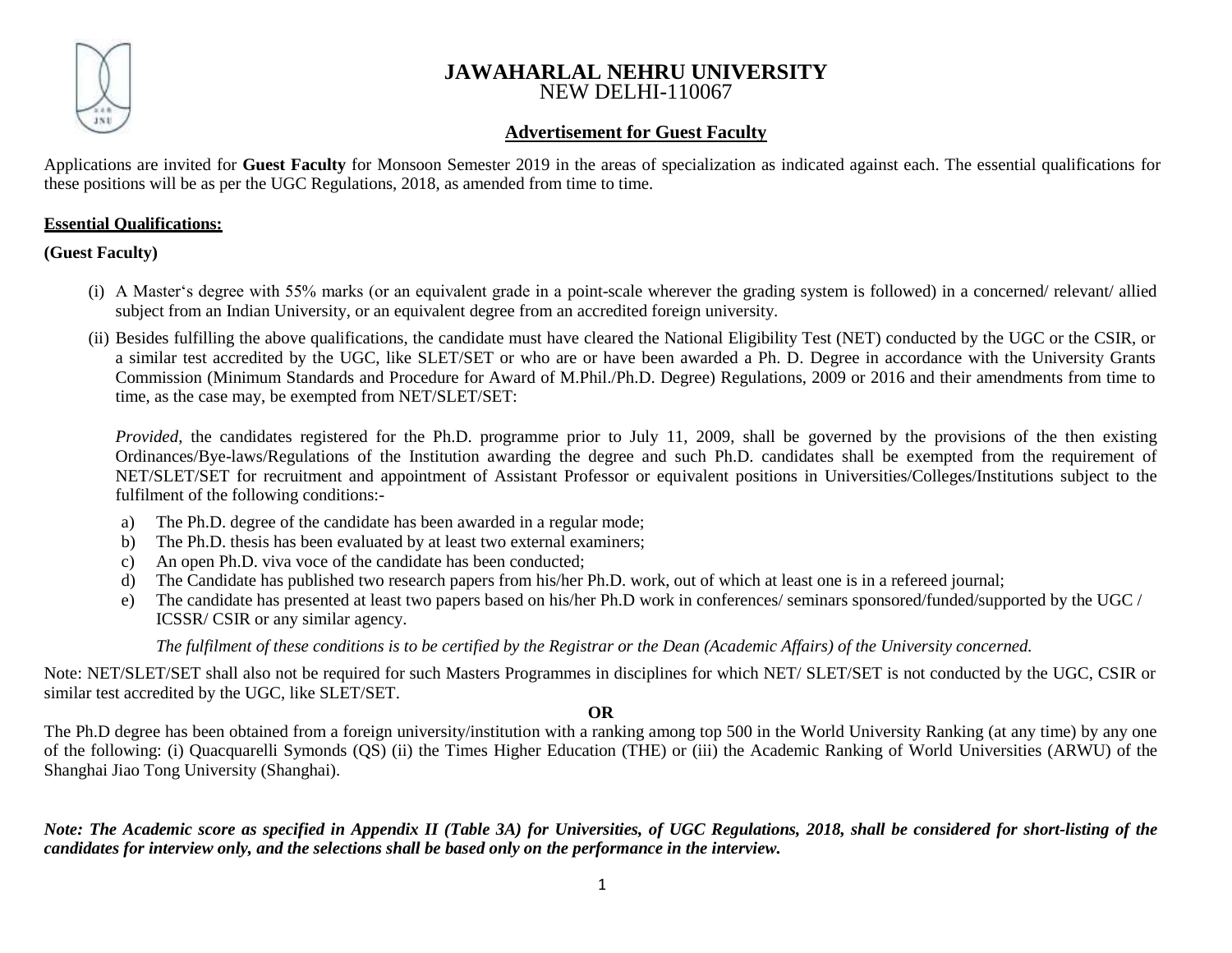# **Details of the posts etc. are as under:**

| Post           | <b>School/Centre</b>                         | <b>Number</b> | Specialisations & Desirable Qualifications etc.                                     |
|----------------|----------------------------------------------|---------------|-------------------------------------------------------------------------------------|
| Nos.           |                                              | vacancies     |                                                                                     |
| $\mathbf{1}$   | Centre for West Asian Studies, SIS           | 01            | <b>For Arabic Language</b>                                                          |
|                |                                              |               | M.A. in Arabic Language with minimum of 55% marks or equivalent grade<br>$\bullet$  |
|                |                                              |               | or equivalent qualification with UGC-NET.                                           |
|                |                                              |               | Preference will be given to the candidates having Ph.D.                             |
|                |                                              |               | Publications and Teaching experience of more than two years at university           |
|                |                                              |               | level.                                                                              |
| $2 - 3$        | Centre for Persian & Central Asian Studies,  | 02            | <b>For Persian:</b>                                                                 |
|                | <b>SLL&amp;CS</b>                            |               | M.A. & Ph.D. in Persian.<br>$\bullet$                                               |
|                |                                              |               | At least two years teaching experience.                                             |
| 4              |                                              | 01            | For Pashto:                                                                         |
|                |                                              |               | M.A. in Pashto/Persian/Dari.<br>$\bullet$                                           |
|                |                                              |               | Ph.D. in allied subjects (Persian/Dari).                                            |
|                |                                              |               | At least two years teaching experience.<br>$\bullet$                                |
| 5              | Centre for Indian Languages,<br>School<br>of | 01            | <b>Urdu Language:</b>                                                               |
|                | Language, Literature and Culture Studies     |               | As per UGC Regulations 2018.                                                        |
| 6              | Centre for Japanese Studies, School<br>of    | 04            | Essential qualifications: As per UGC Regulations                                    |
|                | Language, Literature & Culture Studies       |               | <b>Desirable:</b>                                                                   |
|                |                                              |               | a) Specialisation in Japanese Language and Literature (Medieval Japan               |
|                |                                              |               | Literature)                                                                         |
|                |                                              |               | b) Experience of study/research in Japan.                                           |
| $\overline{7}$ |                                              |               | Essential qualifications: As per UGC Regulations                                    |
|                |                                              |               | <b>Desirable:</b>                                                                   |
|                |                                              |               | a) Specialisation in Japanese Folklore<br>b) Experience of study/research in Japan. |
| 8              |                                              |               | Essential qualifications: As per UGC Regulations                                    |
|                |                                              |               | <b>Desirable:</b>                                                                   |
|                |                                              |               | a) Specialisation in Japanese language, experience in interpretation and            |
|                |                                              |               | translation (Japanese to English & English to Japanese).                            |
|                |                                              |               | b) Experience of study/research in Japan.                                           |
| 9              |                                              |               | Essential qualifications: As per UGC Regulations.                                   |
|                |                                              |               | <b>Desirable:</b>                                                                   |
|                |                                              |               | a) Specialisation in Japanese Translation (Japanese to English & English to         |
|                |                                              |               | Japanese).                                                                          |
|                |                                              |               | b) Experience of study/research in Japan.                                           |
|                |                                              |               |                                                                                     |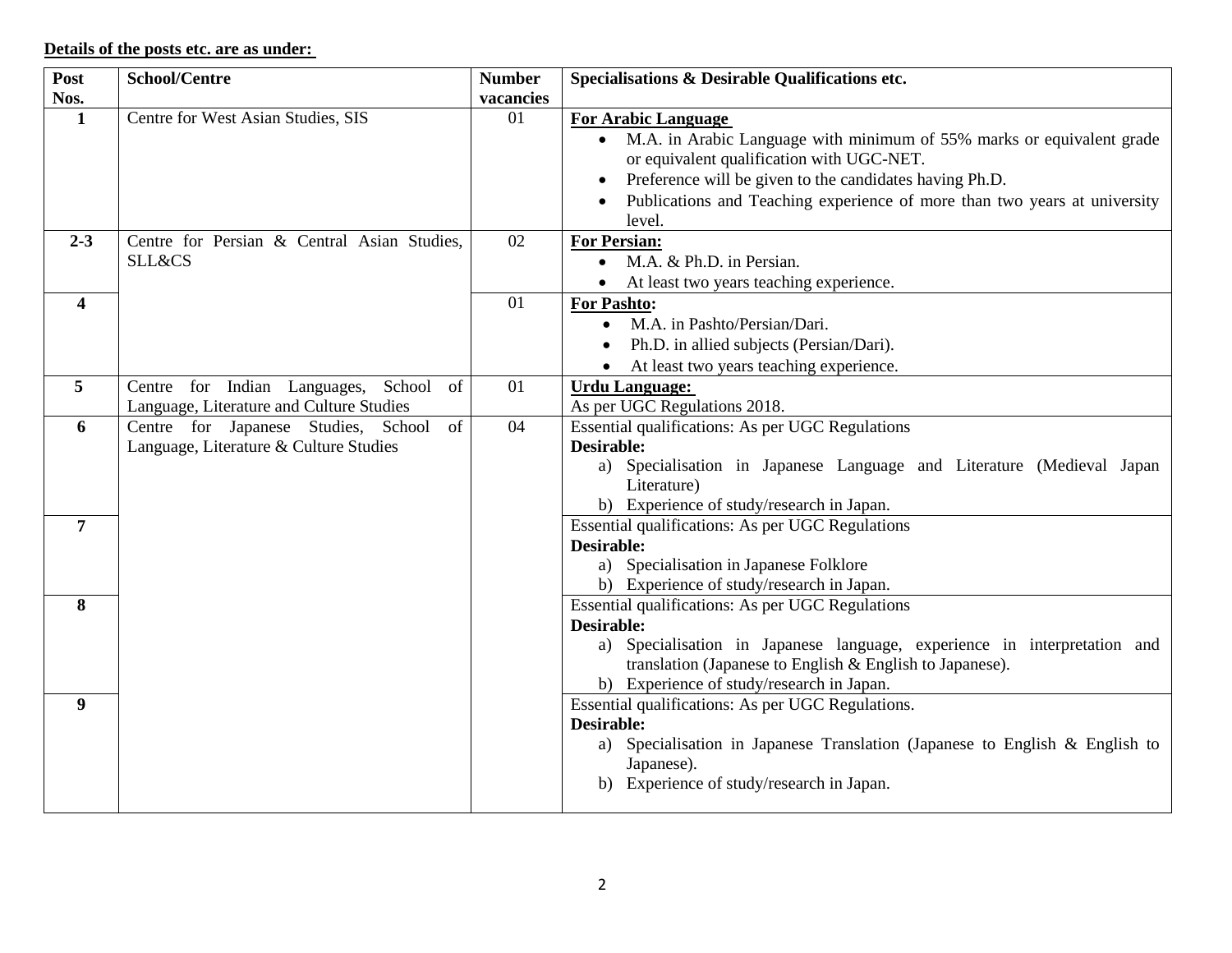| 10 | School of Engineering | 02 | <b>Engineering Mathematics (Calculus and Transform)</b>                                                                      |
|----|-----------------------|----|------------------------------------------------------------------------------------------------------------------------------|
|    |                       |    | Essential qualifications: As per UGC Regulations.<br><b>Desirable:</b> Ph.D. in the relevant field will be given preference. |
|    |                       |    | <b>English in practice</b>                                                                                                   |
|    |                       |    | Essential qualifications: As per UGC Regulations.<br><b>Desirable:</b> Ph.D. in the relevant field will be given preference. |

### **Terms and Conditions**:

- 1. The qualifications and selection procedure for appointment will be the same as applicable to a regularly appointed teacher.
- 2. The Honorarium for Guest Faculty will be Rs. 1500/- per lecture subject to a maximum of Rs. 50,000/- per month.
- 3. The Guest faculty will not be given the benefit of allowances, pension, gratuity and leave etc. as admissible to the regular teachers.

### **Note:**

- (i) A minimum of 55% marks (or an equivalent grade in a point-scale, wherever the grading system is followed) at the Master's level shall be the essential qualification for direct recruitment of teachers and other equivalent cadres at any level.
- (ii) A relaxation of 5% shall be allowed at the Bachelor's as well as at the Master's level for the candidates belonging to Scheduled Caste/Scheduled Tribe/Other Backward Classes (OBC) (Non-creamy Layer)/Differently abled ((a) Blindness and low vision; (b) Deaf and Hard of Hearing; (c) Locomotor disability including cerebral palsy, leprosy cured, dwarfism, acid-attack victims and muscular dystrophy; (d) Autism, intellectual disability, specific learning disability and mental illness; (e) Multiple disabilities from amongst persons under (a) to (d) including deaf-blindness) for the purpose of eligibility and assessing good academic record for direct recruitment. The eligibility marks of 55% marks (or an equivalent grade in a point scale wherever the grading system is followed) and the relaxation of 5% to the categories mentioned above are permissible, based only on the qualifying marks without including any grace mark procedure.
- (iii) A relaxation of 5% shall be provided, (from 55% to 50% of the marks) to the Ph.D. Degree holders who have obtained their Master's Degree prior to 19 September, 1991,
- (iv) A relevant grade which is regarded as equivalent of 55%, wherever the grading system is followed by a recognized university, at the Master's level shall also be considered valid.

#### **GENERAL INSTRUCTIONS:**

- 1. **The eligible and interested persons are requested to send his/her application (hard Copy) as per the format available on the JNU website: to Assistant Registrar, Recruitment Cell (Room No. 131), Administration Block, Jawaharlal Nehru University, New Delhi – 110067.**
- 2. **Applicants are requested to kindly send the copies of the educational qualifications i.e. marksheet, degree, NET certificate, experience certificate etc. alongwith the application form.**